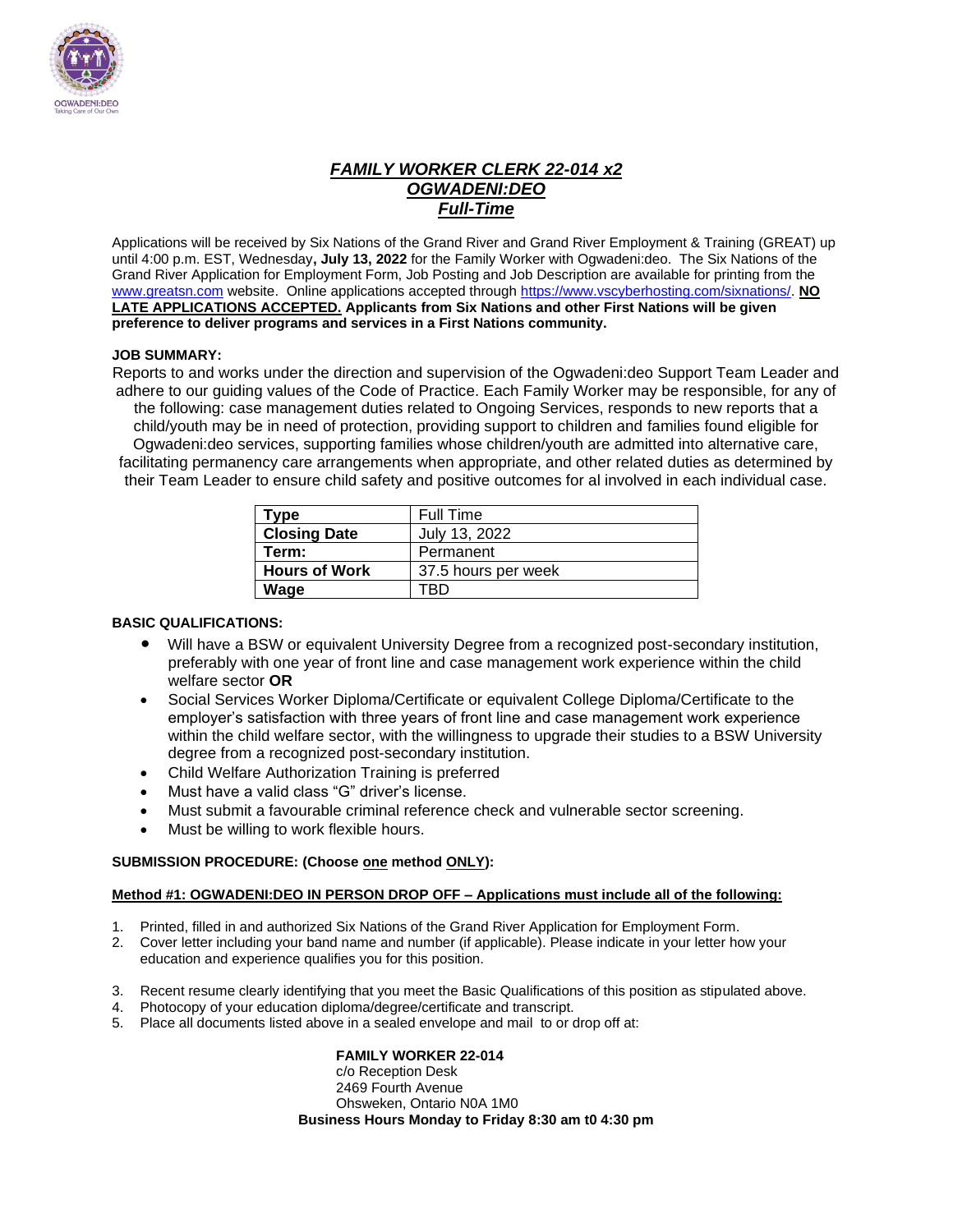

#### **Method #2: EMAIL SUBMISSION**

- 1. Please ensure all required documents are provided/uploaded with your application package, which include:
	- a. Cover letter including your band name and number (if applicable). Please indicate in your letter how your education and experience qualifies you for this position.
	- b. Recent resume clearly identifying that you meet the Basic Qualifications of this position as stipulated above.
	- c. Copy of your education diploma/degree/certificate and transcript.
- 2. Please email application package to David Walpole, Human Resources Coordinator at [oghrc@sixnations.ca](mailto:oghrc@sixnations.ca) a. Please ensure the job title and posting number is in the subject line.
- 3. If you have any questions or need assistance please reach out to David Walpole, Human Resources Coordinator at 519-445-1834 ext 4554 or via email at [oghrc@sixnations.ca.](mailto:oghrc@sixnations.ca)

#### **Method #3: Online**

- 4. Please visit[: https://www.vscyberhosting.com/sixnations/](https://www.vscyberhosting.com/sixnations/) to access our job board and follow the directions to apply.
- 5. Please ensure all required documents are provided/uploaded with your application package, which include:
	- a. Cover letter including your band name and number (if applicable). Please indicate in your letter how your education and experience qualifies you for this position.
	- b. Recent resume clearly identifying that you meet the Basic Qualifications of this position as stipulated above.
	- c. Copy of your education diploma/degree/certificate and transcript.
- 6. If you have any questions or need assistance please reach out to David Walpole, Human Resources Coordinator at 519-445-1834 ext 4554 or via email at [oghrc@sixnations.ca.](mailto:oghrc@sixnations.ca)

#### **Method #4: GREAT – Applications must include all of the following:**

- 6. Printed, filled in and authorized Six Nations of the Grand River Application for Employment Form.
- 7. Cover letter including your band name and number (if applicable). Please indicate in your letter how your education and experience qualifies you for this position.
- 8. Recent resume clearly identifying that you meet the Basic Qualifications of this position as stipulated above.
- 9. Photocopy of your education diploma/degree/certificate and transcript.
- 10. Place all documents listed above in a sealed envelope and mail to or drop off at:

#### **FAMILY WORKER 22-014**

c/o Reception Desk Grand River Employment & Training (GREAT) P.O. Box 69, 16 Sunrise Court Ohsweken, Ontario N0A 1M0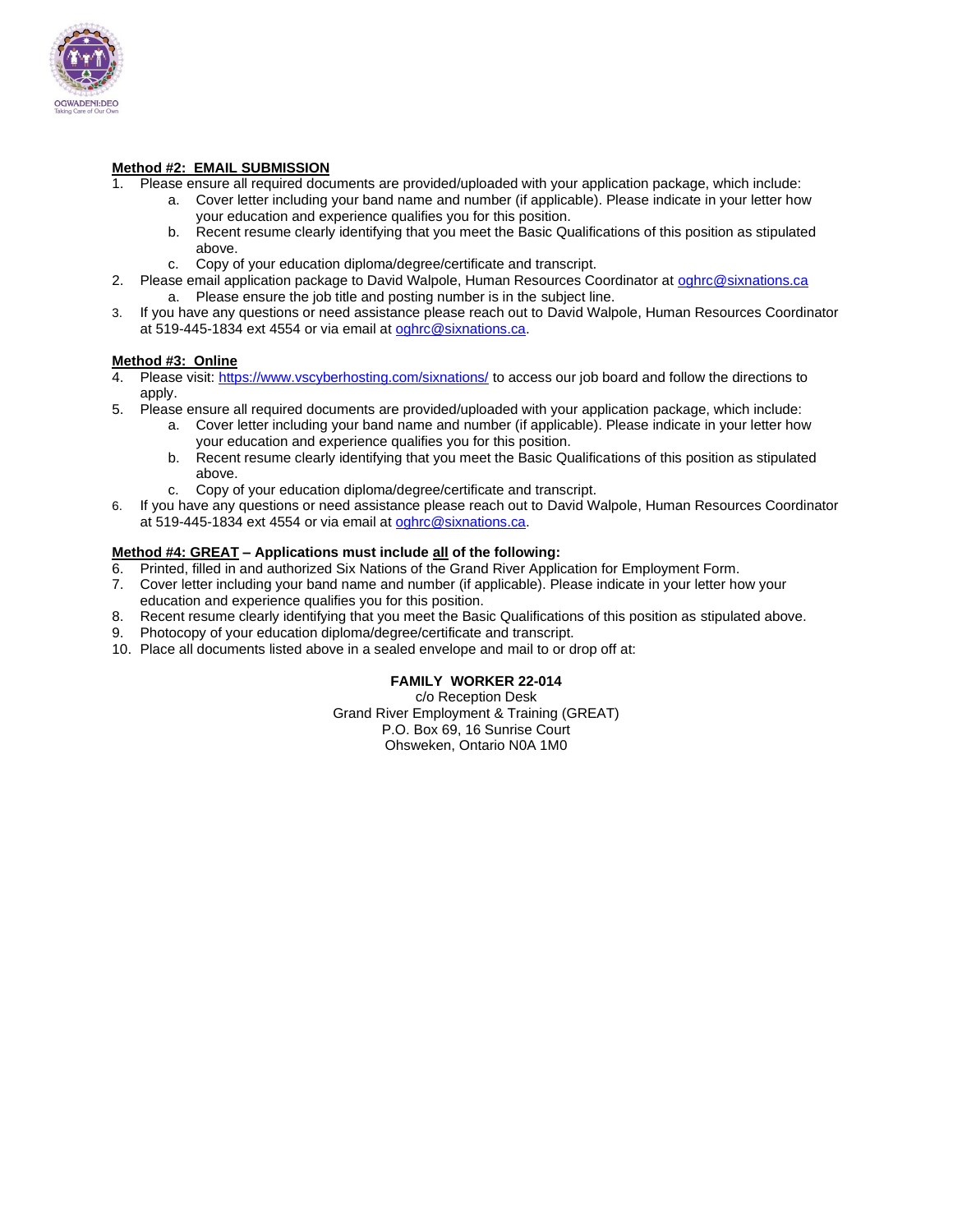

# **FAMILY WORKER, Support Team Member**

### **Guiding Values for our Code of Practice**

- Ganigo'hi:yo/Ka'nikonhri:io (Good Mind)
- Adeniaohsra'/Onkwa'tenniten:ro (Compassion and Kindness)
- Dedwadadrihwanohkwa:k/Onkwatennitenrosera (Respecting one another)
- Degayenawa'ko:ngye/Tetewaterihwakwenyenhstak (Working together)
- Degayenawako:ngye'/Tetewakyenwakontye (Assisting one another)
- Esadatgehs/Enhsatakenhse (Self-relection on actions taken)
- Gaihwaedahgoh/Karihwayentahkwen (Taking responsibility)
- Gasgyao:nyok/Kahretsyaronhsera (Encouragement)
- Gasasdenhsra/Ka'shatstenhsera (Strength/supportive to one another)
- Drihwawaihsyo/Ka'nikonhratoken (Honest and moral conduct)
- Sgeno/Sken:nen (Peaceful thoughts and Actions)

### **REPORTING RELATIONSHIP**

Reports to and works under the direction and supervision of the Ogwadeni:deo Support Team Leader and adhere to our guiding values of the Code of Practice.

### **PURPOSE AND SCOPE OF THE POSITION**

Each Family Worker may be responsible, for any of the following: case management duties related to Ongoing Services, responds to new reports that a child/youth may be in need of protection, providing support to children and families found eligible for Ogwadeni:deo services, supporting families whose children/youth are admitted into alternative care, facilitating permanency care arrangements when appropriate, and other related duties as determined by their Team Leader to ensure child safety and positive outcomes for al involved in each individual case.

### **RESPONSIBILITIES AND SUPPORT TO OGHWEHO:WEH FAMILIES, CHILDREN AND YOUTH**

- Work in accordance with provincial child welfare standards and guidelines and the CYFSA.
- Responsible for all provincial reporting documents in a timely manner.
- With a family centered approach, assesses the service needs of children/youth and their families transferred for ongoing services and support.
- Assists those deemed eligible for Ogwadeni:deo services in the development of a service plan that will address the identified service needs including the use of traditional interventions/services and including referral to others for the completion of clinical assessments where appropriate and the provision of needed, related services not provided by Ogwadeni:deo as appropriate.
- Acts as the family's "case manager" in terms of facilitating access to other services, providing ongoing support and assessing risk to children in collaboration with the child/youth, their family, their extended family/clan members and a Kotinonha home if involved as well as other community collaterals, and providing the information to the Team Leader for review and approval as appropriate.
- Conducts investigations when there are new allegations of risk of harm to children/youth that include completing an investigation, as per provincial standards.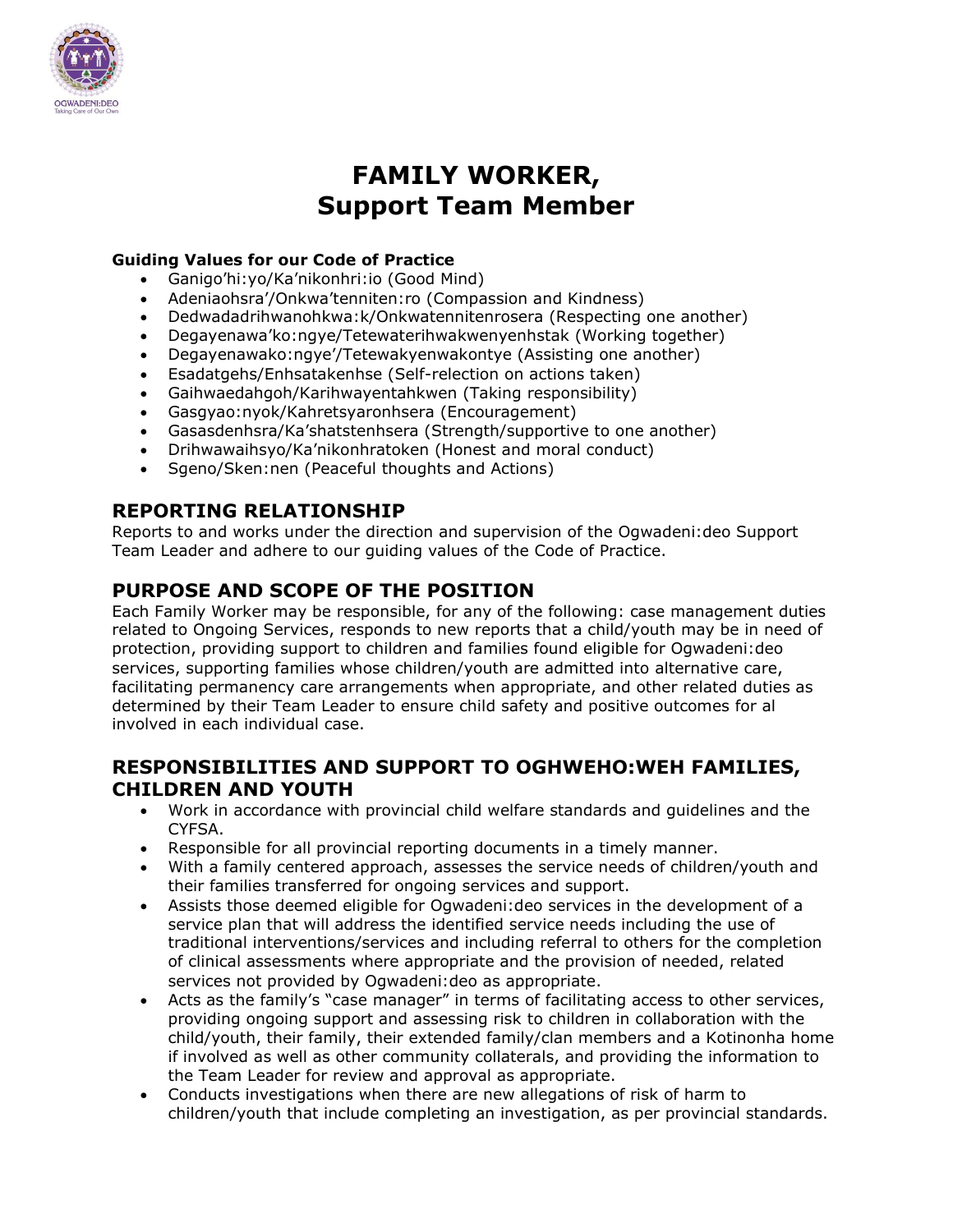

- Through referrals to the ADR process, coordinates family and community collaboration to ensure the safety, permanency and well-being of children/youth.
- When a child/youth is found to be in need of protection, develops an appropriate, least intrusive initial action and service/safety plan and submits for review and approval to her/his Team Leader.
- If a child/youth is found to be in immediate risk of harm, the Family Worker will be responsible in bringing the child/youth to a place of safety, authorized by the Director through lines of authority.
- Advises the alternative caregiver deemed a place of safety and all children/youth placed in alternative care with respect to their rights and responsibilities under legislation.
- Advises the alternative caregiver, in consultation with the assigned Alternative Care Resource Development Team Member, as to the needs of the child/youth, the probable adjustment problems anticipated and the methods of support that will be required/provided.
- Meet the standard requirements for alternative care placements through the coordination of either a Kinship Service Agreement, Temporary Care Agreement, Formal Customary Care Agreement or preparation for court hearings.
- Facilitates and/or supervises access of children and their family as required.
- Provides crisis intervention services as required.
- Will from time-to-time, supervise post-secondary students on field placement.
- Performs other duties as assigned
- Prepares and sends notice to and consults with a child/youth's First Nation Representative where a child/youth that is the subject of a protection assessment is a member of a First Nation other than Six Nations or a Native Community.
- Participates in the development of the annual staff training/professional development plan based on the results of staff evaluations
- Participates in the annual review of the content of the Support Team Member position description and recommends any needed changes to the Manager of Services.
- Assists with the preparation of applications for warrants to facilitate a protection assessment where an alleged situation does not require immediate action and time permits.
- Assists with the preparation of the requisite documentation required for an application to a provincial Family Court in those cases in which voluntary agreement cannot be achieved through discussion and use of the alternative dispute resolution process and where service is deemed necessary to ensure the protection of the child/youth involved.
- Conducts reviews of the files of potential custom or legal adoptees and persons willing to apply for legal guardianship, in consultation with the Alternative Care Resource Team, in relation to the long term needs of all children/youth requiring a long-term or permanent arrangement; and gathers and documents the necessary background information on any child/youth to be placed in a permanent arrangement prior to a probationary placement.
- Participates the development of the annual budget and expenditure plan by assisting their Team Leader to identify Team support and programming requirements.
- Maintains regular communications with other community-based and external service providers pertinent to sharing general information, and ideas about effective protective interventions and service delivery, as well as encouraging maximum coordination of program services.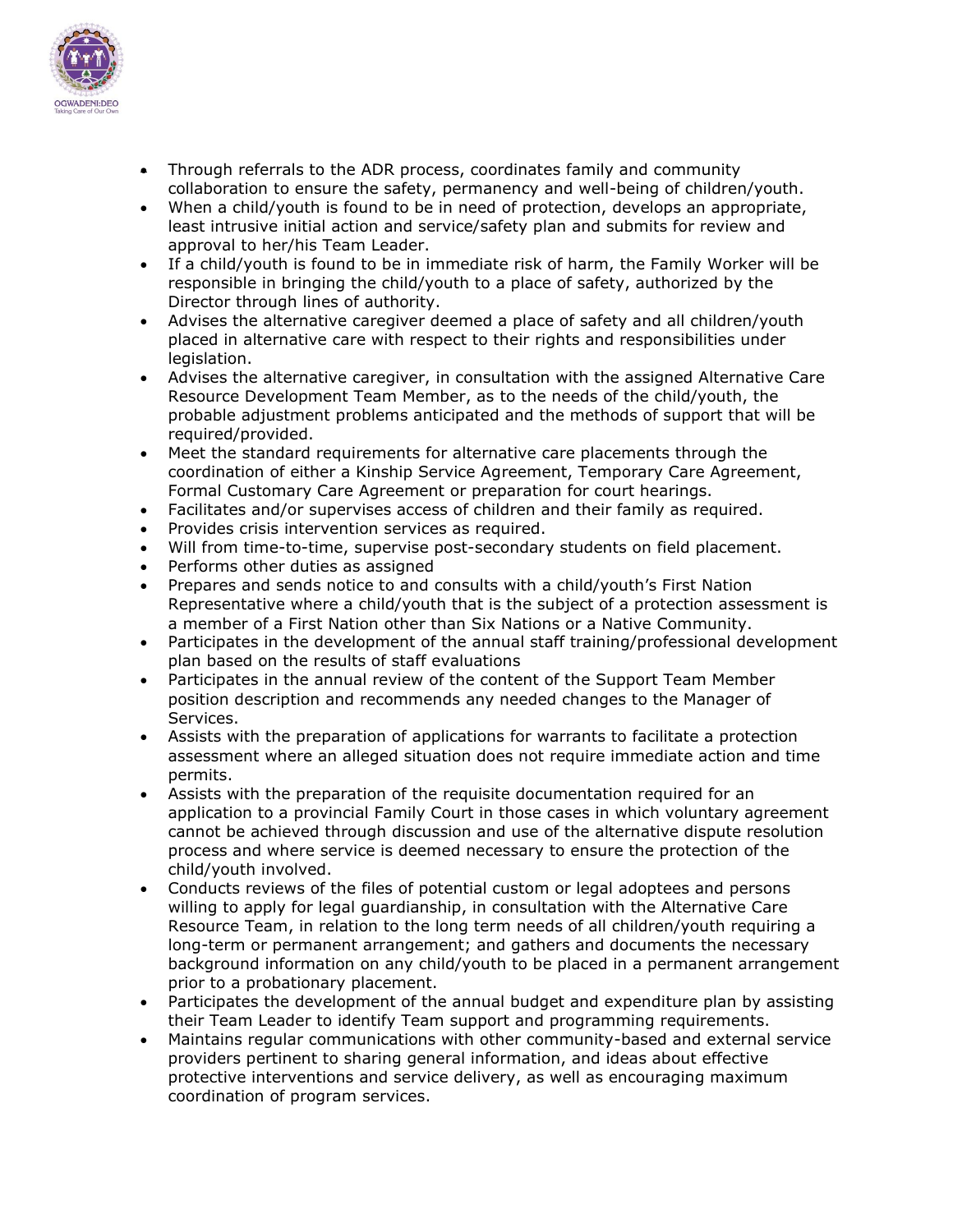

- Participates as directed in public forums, including the media, to communicate the responsibilities and practices of the Ogwadeni:deo Program and to develop and maintain public support.
- If a child/youth is found to be in immediate risk of harm, the Family Services Worker will be responsible in bringing the child/youth to a place of safety, authorized by the Director through lines of authority.

### **ASSISTING ONE ANOTHER**

Ensures the effective implementation of other duties as determined by their Team Leader, including the provision of:

- Assisting with the process of monitoring the adequacy of existing policies, procedures and standards and the organization structure, and developing recommended revisions where required.
- Assisting with the process of identifying and substantiating the evolving needs of children, youth and their families and the design of services required to address changing needs.
- Assisting with the preparation of monthly, quarterly and annual services reporting as directed.

### **WORKING CONDITIONS**

This position, given that the primary responsibility is to ensure the safety of children/youth who are alleged to be and may be found to be need of protection and interacting with families in relation to sensitive issues can involve considerable mental and emotional stress, especially where the staff are involved in traumatic situations.

### **STRENGTH/SUPPORTIVE TO ONE ANOTHER**

With their Support Team Leader

Takes direction from and works closely with their Team Leader on a day-to-day basis in exercising the responsibilities of the Team within the Six Nations Community and Six Nations families residing off reserve in Brant County.

With Other Ogwadeni:deo Program Managers, Supervisors and staff

Provides information and assistance, and works in a cooperative and courteous manner in support of the Team Leader, the Manager of Services and the Director in ensuring mutually-served clients receive the best possible, coordinated service.

With the Community

Acts as a role model and represents and promotes the Ogwadeni:deo Program in a courteous, cooperative and professional manner.

## **SELF REFLECTING ON ACTIONS**

Errors in carrying out the responsibilities of the position could result in:

- Loss of credibility, trust and public confidence in the Ogwadeni:deo Program.
- Harm or injury to employees or children/youth and their families.
- Legal and/or financial liabilities.
- Loss of protection designation and program funding.

### **TAKING RESPONSIBILITY**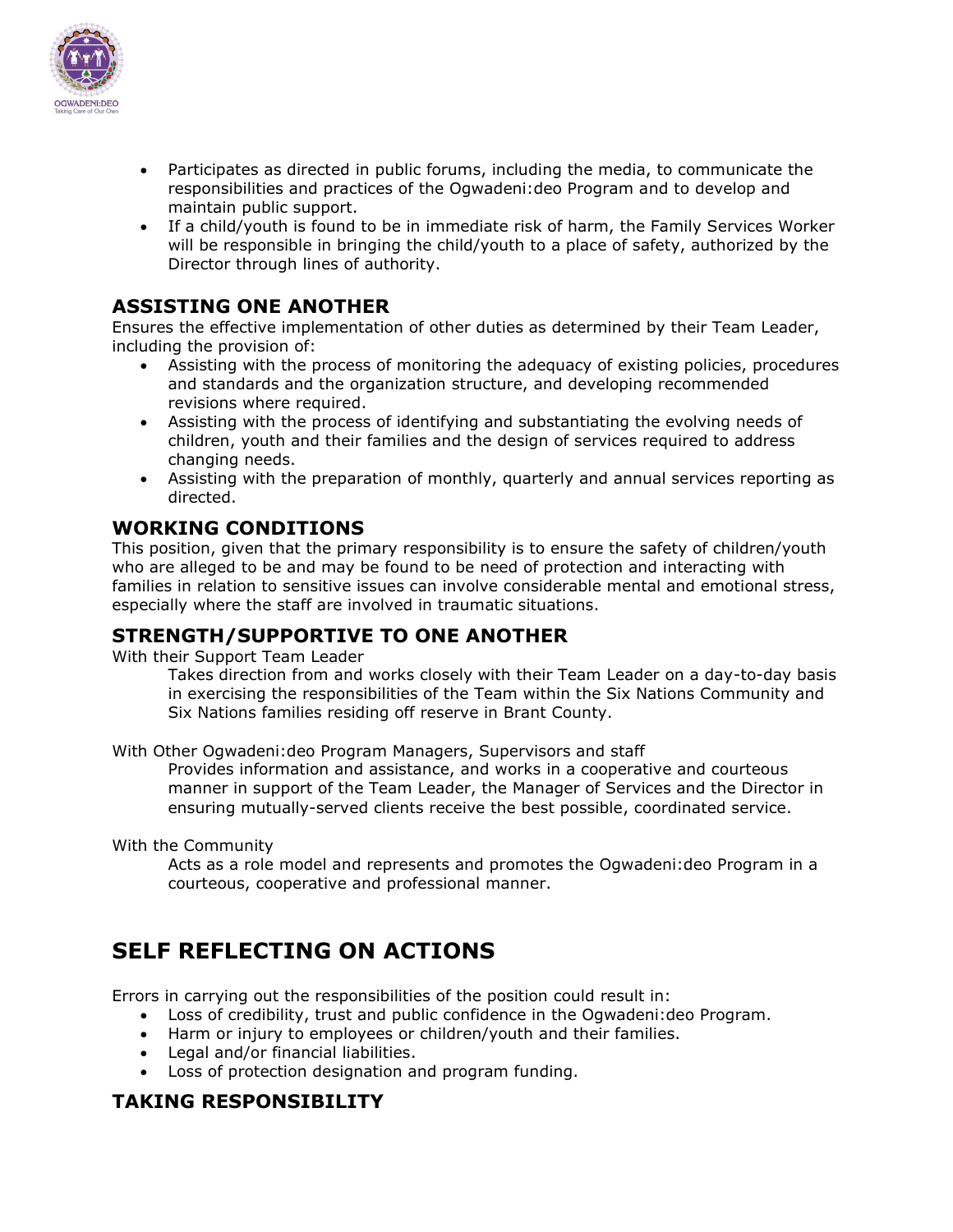

A Family Services Worker, is to act as directed within the requirements of Ogwadeni:deo policies, procedures and standards and code of practice approved by the Ogwadeni:deo Commission; but, periodically, in the absence of the Team Leader, has the delegated responsibility to make decisions that are within the authority of the Team Leader.

### **QUALIFICATIONS**

#### **Basic/Mandatory Requirements**

The successful applicant:

- Will have a BSW or equivalent University Degree from a recognized post-secondary institution, preferably with one year of front line and case management work experience within the child welfare sector **OR**
- Social Services Worker Diploma/Certificate or equivalent College Diploma/Certificate to the employer's satisfaction with three years of front line and case management work experience within the child welfare sector, with the willingness to upgrade their studies to a BSW University degree from a recognized post-secondary institution.
- Child Welfare Authorization Training is preferred
- Must have a valid class "G" driver's license.
- Must submit a favourable criminal reference check and vulnerable sector screening.
- Must be willing to work flexible hours.

#### **Knowledge Requirements**

The successful applicant:

- Must be thoroughly familiar with the relevant provincial legislation, regulations and guidelines.
- Must be thoroughly familiar with the service delivery policies and procedures.
- Must have the knowledge of the range of methods and techniques involved in both traditional approaches to helping as well as contemporary social service work strategies.

#### **Ability Requirements**

The successful applicant(s) must demonstrate ability to:

- Respect the Six Nations' cultures and of the cultures of other First Nations families who reside in the designated service delivery area.
- Relate effectively to community members and their children.
- Supervise staff performing a range of service functions.
- Work effectively with the management and staff of other programs/agencies.
- Communicate effectively both in writing and verbally. Use basic computer software (e.g. Microsoft Office, Case Management Data Bases).
- Work effectively in a team setting.
- Speak and/or understand Mohawk and/or Cayuga language is an asset.

Applicants who are of Indigenous descent will have preference, though applicants of all races are welcome to apply.

### **DISCLAIMER**

This document describes the position currently available and is only a summary of the typical functions of the job. It is not an employment contract. The above job description is not an exhaustive list of task duties, working conditions or skills required for this position. Additional duties may be assigned. Ogwadeni:deo reserve the right to modify job duties or the job description at any time.

**SIGNATURE**